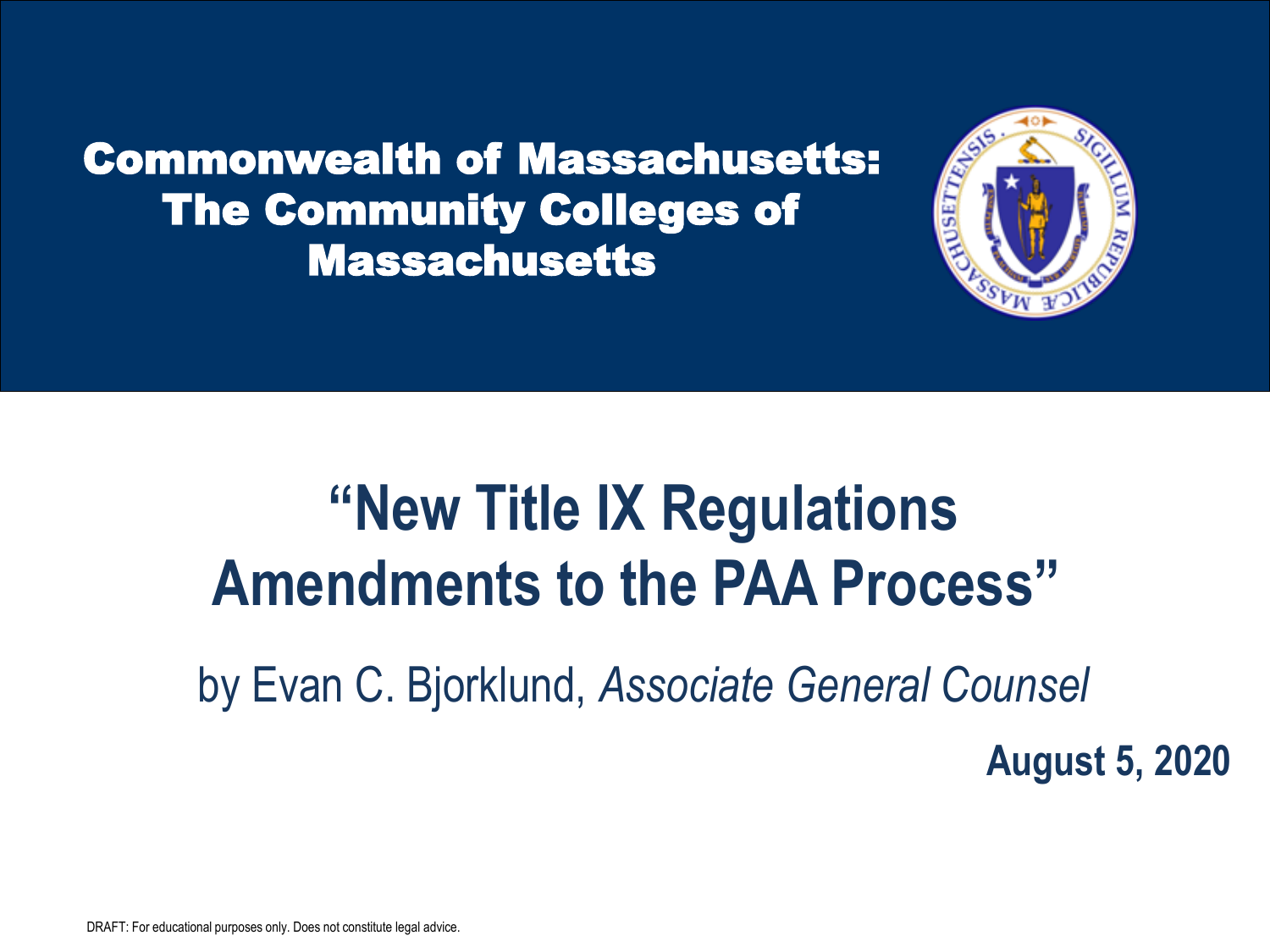

# Definitions

#### **Decision Maker:**

"An individual who is not the same person as the Title IX Coordinator (or designee), chosen by the Title IX Coordinator to reach a determination regarding responsibility by applying the standard of evidence the College has designated in the College's grievance *process for use in all Formal Complaints of Title IX Sexual Harassment."*

Consider experience conducting hearings and investigations (e.g.-student grievance officer; student code of conduct officer, etc.)

#### **Formal Complaint:**

"Formal Complaint means a document signed by a Complainant or signed by the Title IX Coordinator alleging sexual harassment against a Respondent about conduct within [the College's] education program or activity and requesting initiation of the [College's] grievance procedures, [including an investigation of] the allegation of sexual harassment. At the time of filing a Formal Complaint, a Complainant must be participating in or attempting to participate in the education program or activity of the College with which the *Formal Complaint is filed…"*

#### **Title IX Sexual Harassment:**

"Formal Complaints of Title IX Sexual Harassment will be subject to review in accordance with the Title IX Sexual Harassment Complaint Process. Notwithstanding, where a Formal Complaint of sexual harassment is not filed, the College reserves the right to address such other complaints under the existing Complaint Process and using the definitions of sexual assault, dating violence, domestic violence or stalking as provided herein under paragraph  $5(3.)(A-D)$  or the sexual harassment definition as provided herein *under paragraph 6."*

Title IX Coordinator advised to handle all discrimination claims based on sex (regardless of complaint process initiated).

#### **Advisor:**

*"The advisor can be anyone, including an attorney (but only Title IX Sexual Harassment cases)"*

- No training required (for advisors chosen by students, even if they are employees).
- Colleges must provide advisor for the purposes of cross examination, only.
- No advisor will be able to actively speak, except during cross examination/question asking during hearing.

#### **Removed/altered definitions and terms:**

2 *Discussion*: Title IX Offenses, (old) formal complaint, interim protective measures, and interim action (emergency removal).

DRAFT: For educational purposes only. Does not constitute legal advice.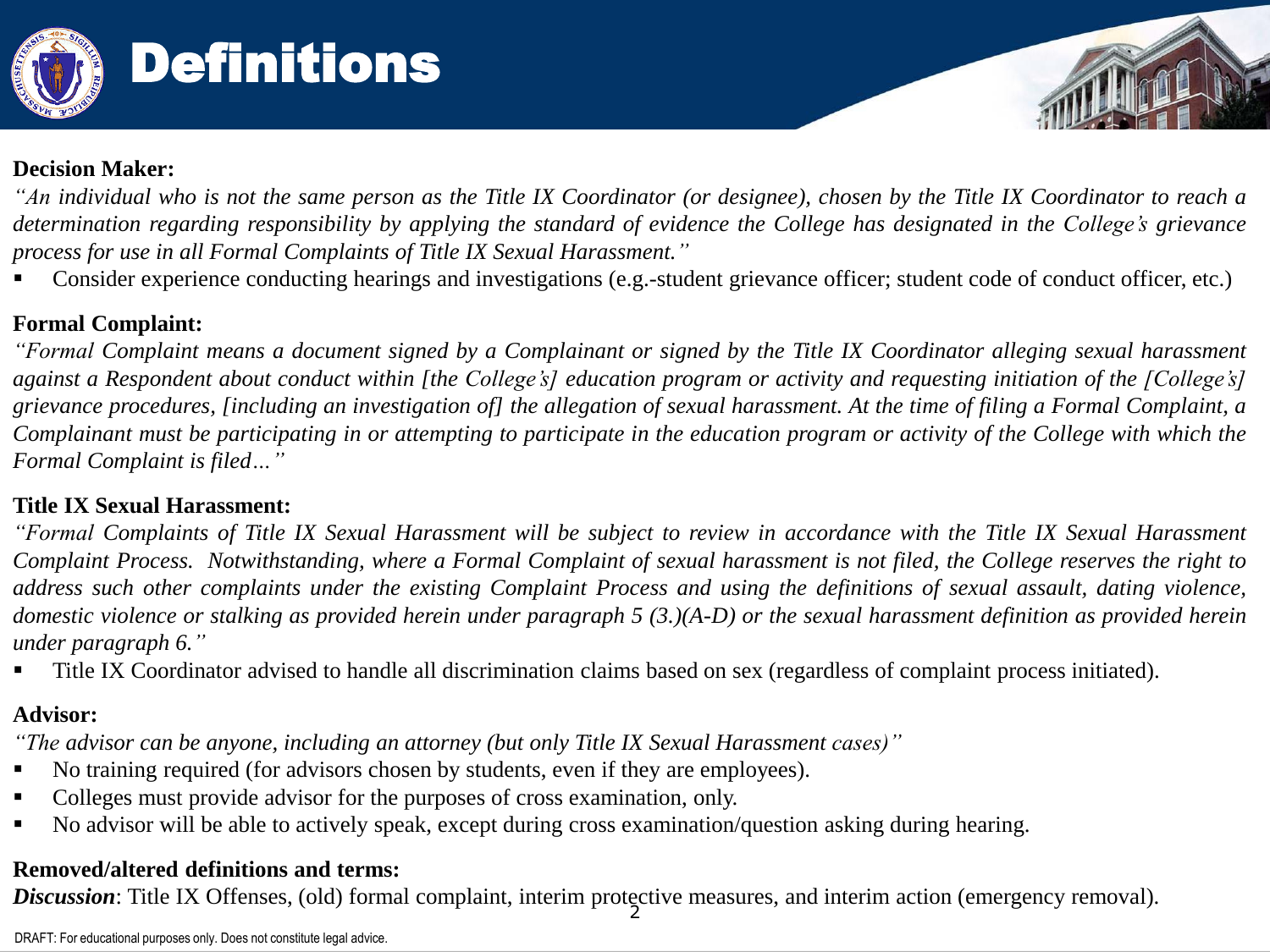

# Scope of Investigations: Title IX vs. Title VII (et al)



- 1) Formal Complaint *must*\* have:
	- a) Signed written complaint requesting action on behalf of College
	- b) Conduct occurred in College's education program or activity
	- c) In the United States
- 2) Facts alleged plausibly meet definition of Title IX Sexual Harassment

### **If neither exist, or other exclusions\* apply:**

- May be addressed under typical Complaint Process (no hearing)
- Would utilize old definition of sexual harassments (para #6) or definitions of sexual assault, dating violence, domestic violence or stalking (paragraph 5  $(3.)(A-D)$ ).

3 *\*"The College may dismiss any Formal Complaint for the purposes of Title IX Sexual Harassment if: 1) A Complainant withdraws the Formal Complaint or any allegations therein; 2) The Respondent is no longer enrolled at or employed by the College; or 3) Specific circumstances prevent the College from gathering evidence sufficient to reach a determination as to the Formal Complaint or allegations therein."*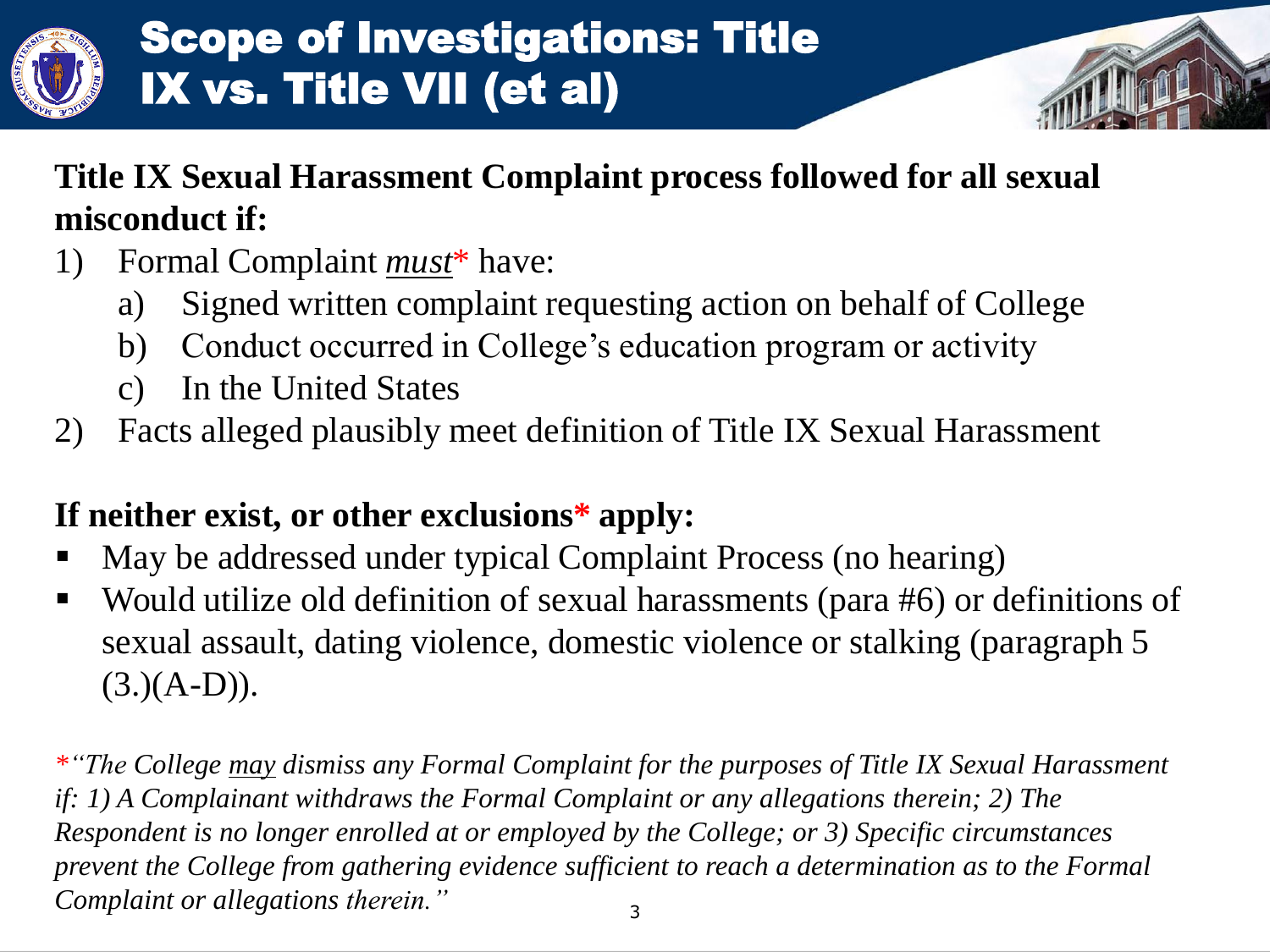

# Complaint Procedure = 2 Complaint Processes



- Informal resolution possible
- Follows typical (previous) process
- College has discretion to utilize when Title IX Formal Complaint requirements are not met.

# **Title IX Sexual Harassment Complaint Process:**

- Informal resolution possible
- Follows new process Investigative Report, Hearing, Appeal
- If previously mentioned requirements met, this process must be used.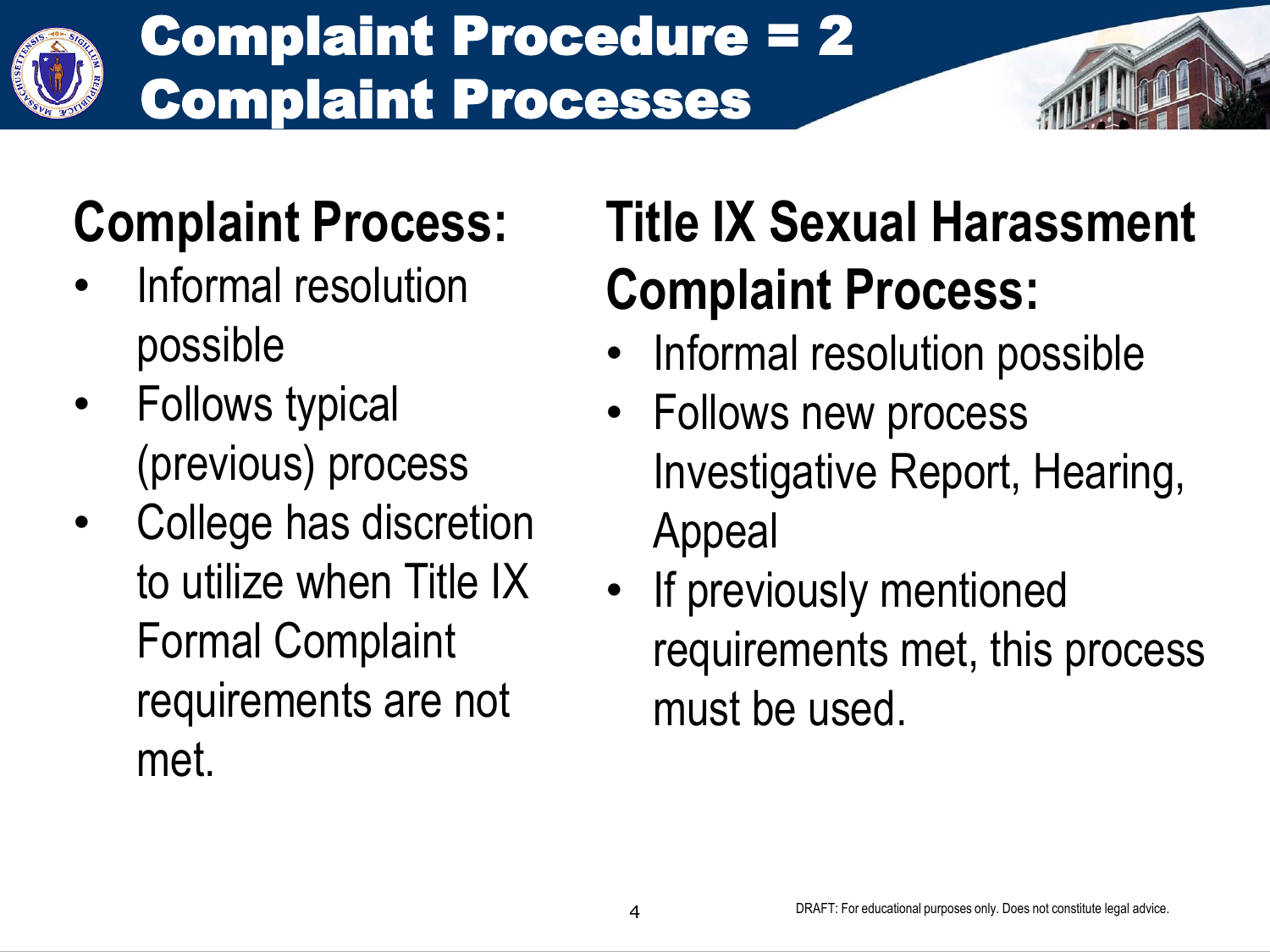

#### **Formal Complaint required:** May be consolidated

#### **Jurisdiction of the College:** *Must* dismiss vs. *May* dismiss

#### **Step 1 - Investigation:**

- Discuss supportive measures with parties and notify them of the formal complaint (5 *days*). Respondent may respond (*5 days*).
- Conduct investigation by gathering evidence [relevant or not…exculpatory or inculpatory]; send to parties (15 *days*). Parties may respond (*10 days*).
- Draft Investigative Report that fairly summarizes the relevant evidence; send to parties (*10 days*). Parties may respond (*10 days*).
- **Draft final Investigative Report that fairly summarizes the relevant evidence and responses [includes section on** evidence deemed irrelevant by Title IX Coordinator]; send to parties and schedule hearing within 10 days (*10 days*).

#### **Step 2 - Hearing:**

- Title IX Coordinator coordinates the hearing process. Decision Maker conducts the hearing.
- *"In general, hearings will proceed as follows:*

a. The Decision Maker shall summarize the Hearing Policy and allow the Title IX Coordinator the opportunity to briefly *state the allegations and summarize the investigative report.*

b. Each party's advisor will be given the opportunity to question the other party and any witnesses by presenting questions through the Decision Maker (including questions on credibility). If the Decision Maker determines a question is relevant, *the other party will be asked to respond.*

*c. The Decision Maker shall have a final opportunity to question the parties.*

d. The Decision Maker will conclude the hearing by informing the parties that they will issue a decision to the parties and their advisors within ten (10) days, and that it will be based upon a Preponderance of the Evidence standard (i.e.; more *likely than not)."*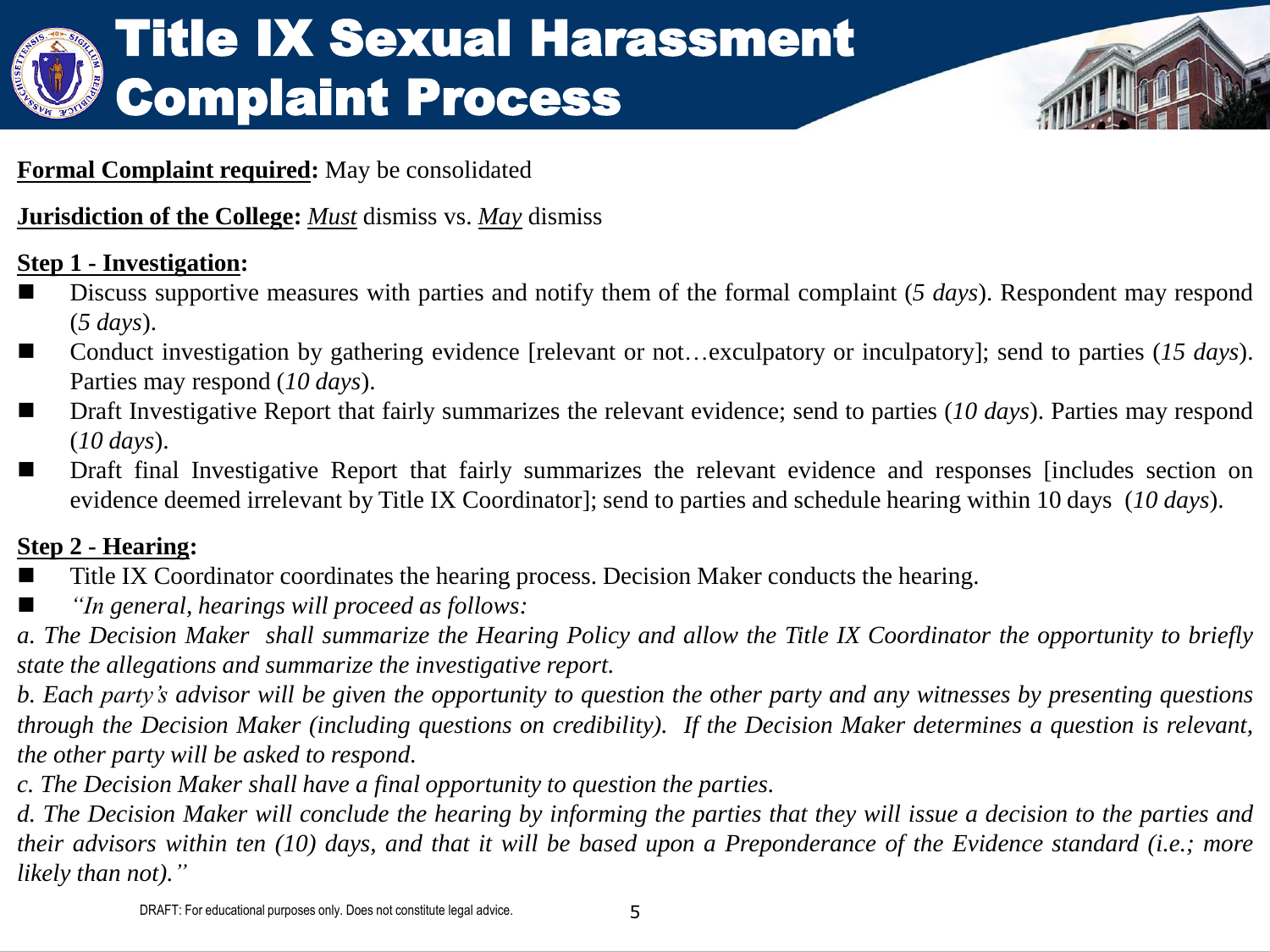# Title IX Sexual Harassment Complaint Process (cont.)



#### **Hearing Policy:**

- Questions and evidence about a Complainant's prior sexual behavior will be deemed irrelevant unless offered to prove that someone other than the Respondent committed the alleged misconduct or offered to prove consent.
- Upon request, College will appoint an Advisor for cross examination/questioning.
- Technology may be used; generally hearings will be live and private (no other recordings allowed).
- Decision Maker determines relevance; no reliance on statements made not subject to cross examination.

#### **Step 3 – Review and Decision by the Decision Maker:**

- A written decision (*10 days*):*"Identification of the allegations potentially constituting sexual harassment; A description of the procedural steps taken from the receipt of the formal complaint through the determination, including any notifications to the parties, interviews with parties and witnesses, site visits, methods used to gather other evidence, and hearings held; Findings of fact supporting the determination; Conclusions regarding the application of the College's code of conduct to the facts; A statement of, and rationale for, the result as to each allegation, including a determination regarding responsibility, any disciplinary sanctions the College imposes on the Respondent, and whether remedies designed to restore or preserve equal access to the College's education program or activity will be provided by the College to the Complainant; and The College's procedures and permissible bases for the Complainant and Respondent to appeal."*
- Title IX Coordinator implements
- Cross Examination limitations?

#### **Step 4 – Appeal to the President:**

 *"A party who is not satisfied with the Title IX Coordinator's decision to implement an emergency removal or dismiss a Formal Complaint; or, the Decision Maker's written decision may file an appeal with the President within five (5) days of receiving said decision, respectively. Where practicable, within five (5) days of receiving the appeal, the President shall*  issue a written decision simultaneously to all parties, accepting, rejecting or modifying the decision, describing the result of *the appeal and the rationale for the result. The President's decision is final provided that any corrective action and/or discipline imposed are subject to applicable collective bargaining agreements. If the President is the Respondent, then the Chair of the College's Board of Trustees shall consider the appeal and issue the written decision."*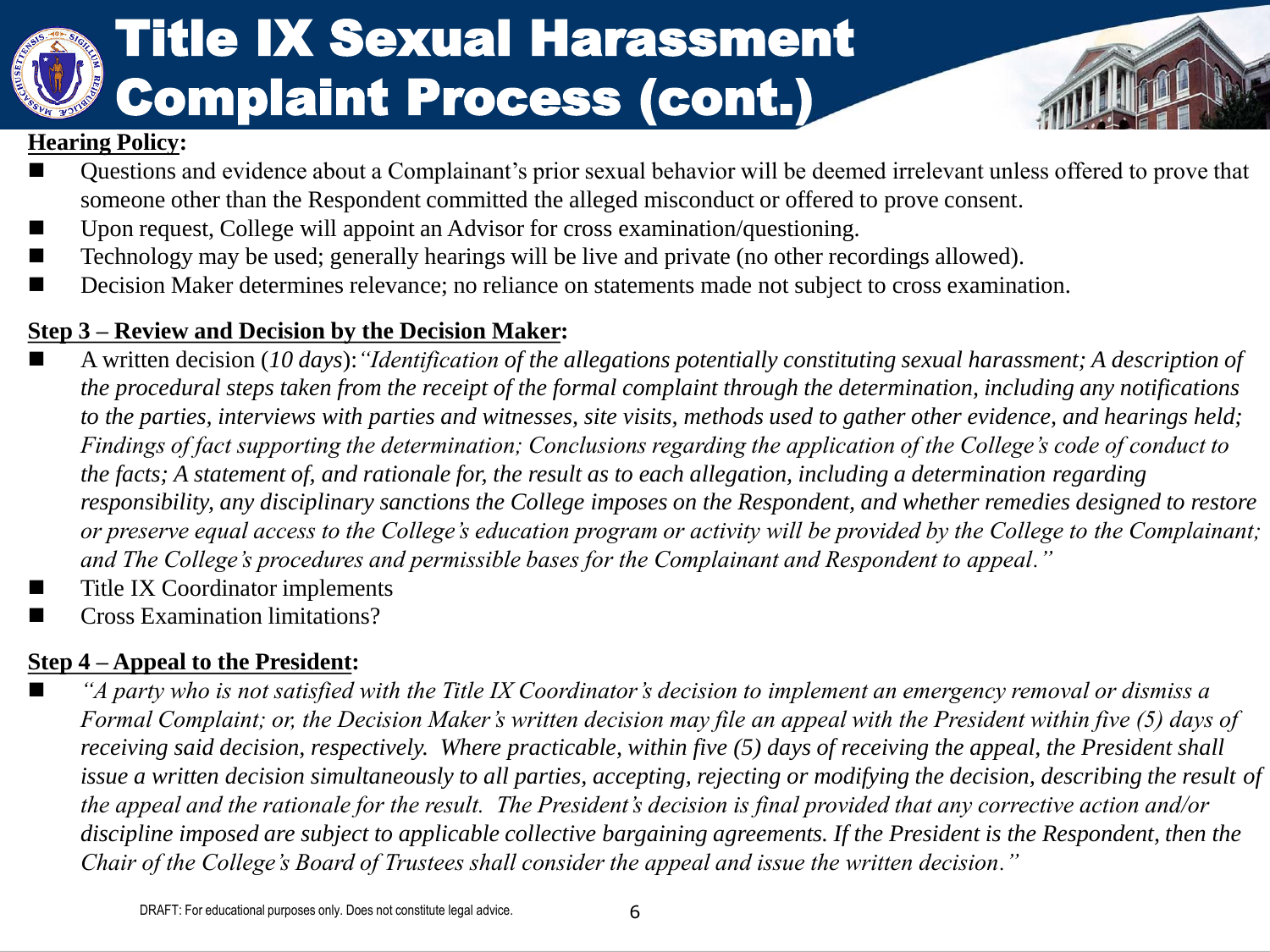

#### **Relevance Explained:**

- Logical connection between the evidence and facts at issue
- Assists in coming to the conclusion it is "of consequence"
- Tends to make a fact more or less probable than it would be without that evidence
- Both inculpatory and exculpatory

## **Questions/Exceptions:**

- Relevance requirement  $=$  for all questions asked by Advisors
- Questions that are *not relevant* consist of…
	- I. Duplicative questions (questions already addressed previously during the investigation or earlier in the hearing)
	- II. Questions that attempt to elicit information about
		- a) Complainant's prior sexual history (exceptions)
		- b) Medical or legally privileged information

c) Health related (unless offered by that party previously during the course of the investigation)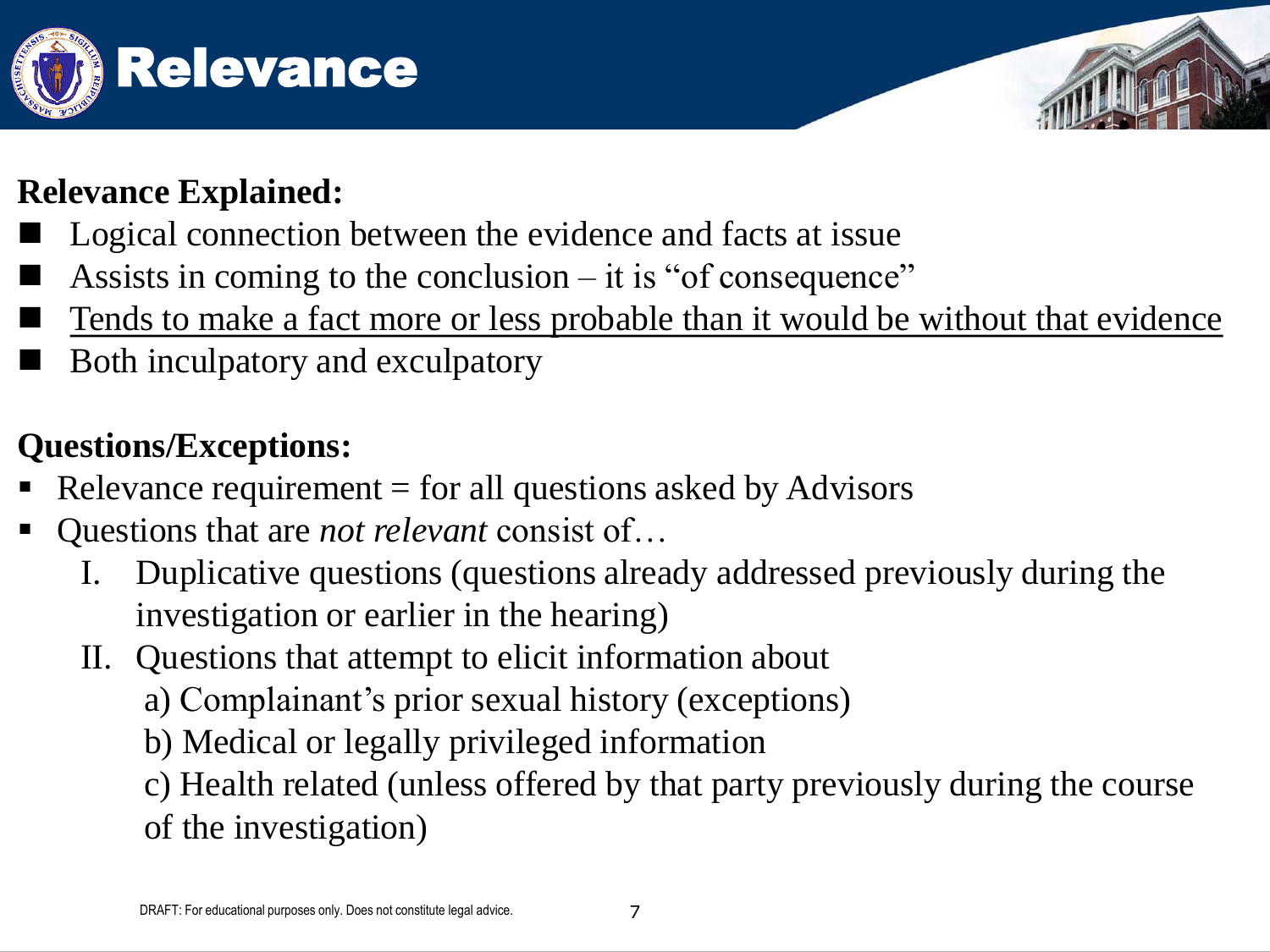![](_page_7_Picture_0.jpeg)

![](_page_7_Picture_2.jpeg)

## **Cross Examination at Hearings:**

*Discussion*: Purpose of cross examination.

## **Decision Maker's Role in the Process:**

- Decision Maker determines relevance ("gatekeeper") at hearing
- Decision Maker explanation only required where question not permitted
- *Discussion*: Decision Maker/Title IX Coordinator relevance not aligned?

## **Impact of not Appearing/Submitting to Cross Examination:**

- Exclusion of statements that make a factual assertion
- *Discussion*: If party appears but only answers certain questions?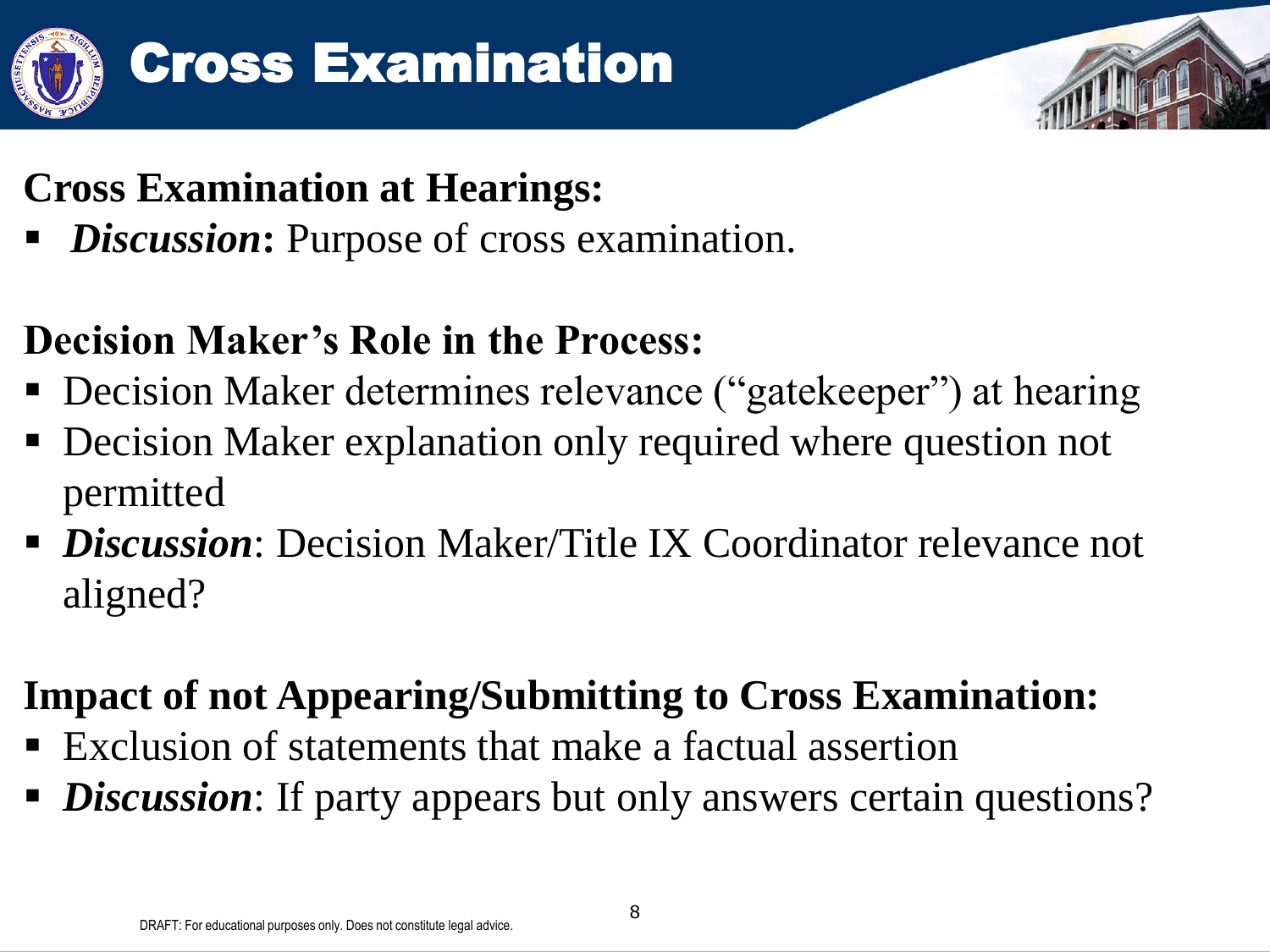![](_page_8_Picture_0.jpeg)

- If a party or witness does not submit to cross-examination at the live hearing, the decision-maker(s) must not *rely on any statement of that party or witness in reaching a determination regarding responsibility*; provided, however, that the decision-maker(s) cannot draw an inference about the determination regarding responsibility based solely on a party's or witness's absence from the live hearing or refusal to answer crossexamination or other questions. *§106.45(b)(6)(i)*
- *§106.45(b)(6)(i)* does not apply to evidence that does not constitute a person's intent to make a factual assertion: The prohibition on reliance on "statements" applies not only to statements made during the hearing, but also to any statement of the party or witness who does not submit to cross-examination. *"Statements" has* its ordinary meaning, but would not include evidence (such as videos) that do not constitute a person's intent *to make factual assertions*, or to the extent that such evidence does not contain a person's statements. *Page 1181 of the [Preamble](https://www2.ed.gov/about/offices/list/ocr/docs/titleix-regs-unofficial.pdf) to the Rule*
- For example, where a complainant alleges that the respondent said to the complainant: "If you go on a date with me, I'll give you a higher grade in my class," and at the postsecondary institution's live hearing, the respondent does not submit to cross-examination, then § 106.45(b)(6)(i) does *not* preclude the decisionmaker from relying on *the complainant's testimony* that the respondent said those words to the complainant. The words described by the complainant, allegedly attributed to the respondent, are themselves the misconduct that constitutes sexual harassment under § 106.30 (i.e., a recipient's employee conditioning an educational benefit on participation in unwelcome sexual conduct, often referred to as *quid pro quo* harassment) and are not the respondent's "statement" (i.e., the respondent's intent to make a factual assertion). **Office for Civil Rights Blog – [20200522](https://www2.ed.gov/about/offices/list/ocr/blog/20200522.html) (5/22/20)**
- *Discussion*: Witness statements.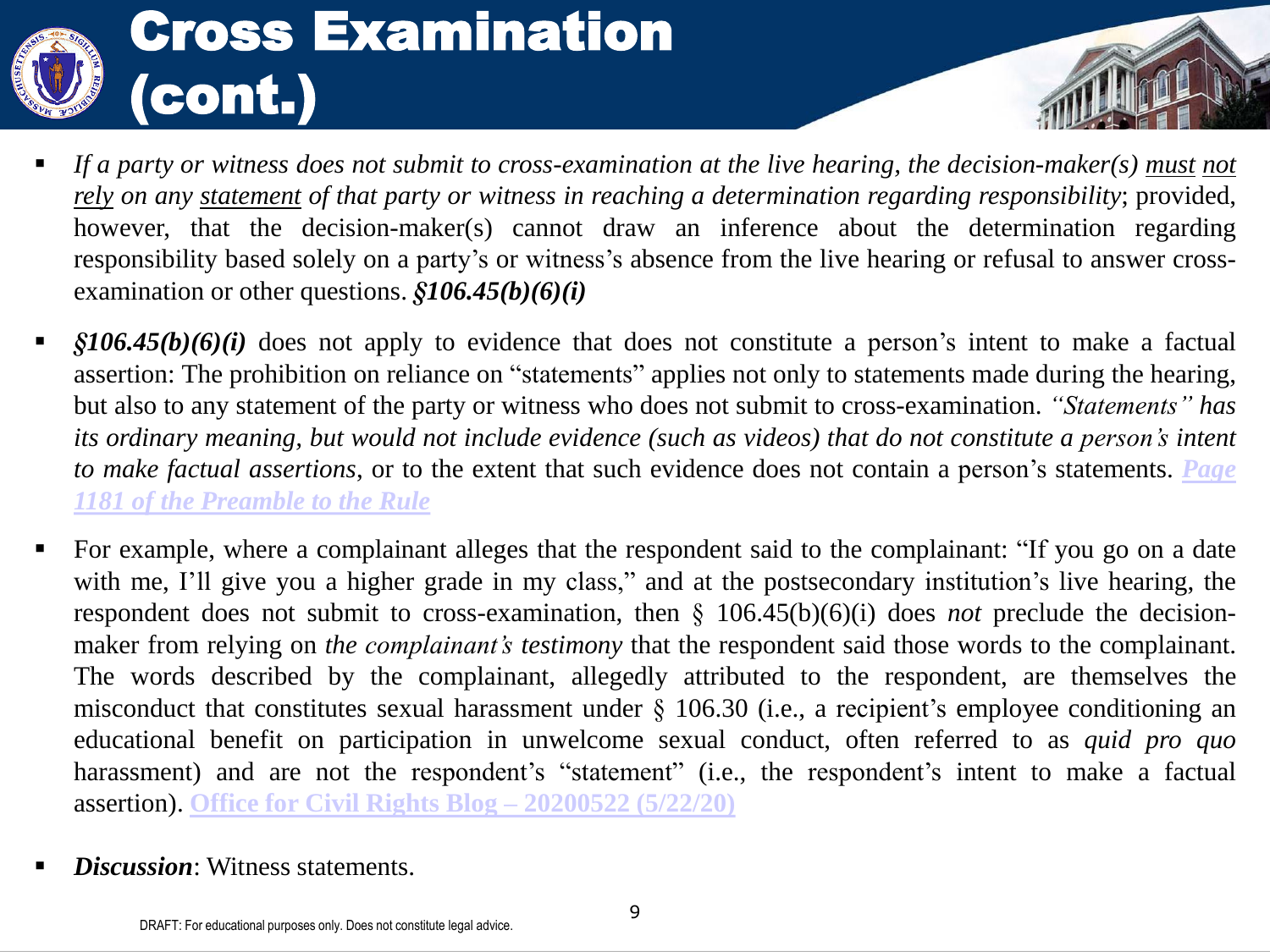![](_page_9_Picture_0.jpeg)

- Generally choose individuals to serve in the outlined roles.
- *Discussion*: Use of external 3<sup>rd</sup> parties to serve roles (Hearings, advisors, etc.)?
- Update online training.
- **Ensure that general notice requirements are** met.